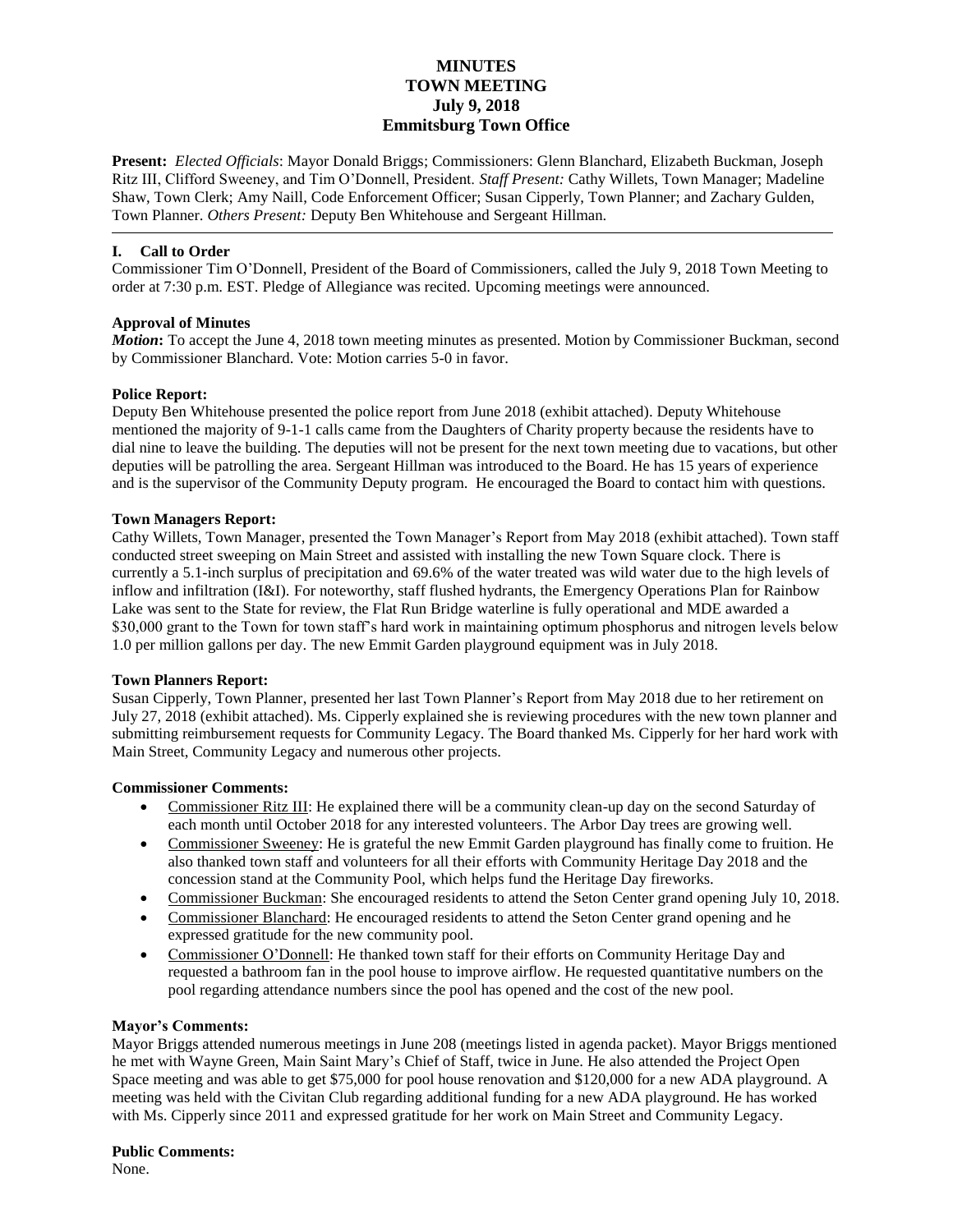#### **Administrative Business:**

- **I. Introduction to the New Town Planner, Zachary Gulden:** Mayor Briggs introduced Zachary Gulden, Town Planner. He was chosen among three finalist. He explained Mr. Gulden has a master's degree in Public Administration from Shippensburg's University. Mr. Gulden explained he is from Gettysburg and has experience working with two different jurisdictions: Upper Allen Township (population of 17,000 people) and Freedom Township (population of 800 people).
- **II. Amended Contract Name Change for the Lagoon Storage for Consideration:** Ms. Willets explained the contract with Enviro Organic Technologies (EOT) was approved by the Board in November 2016. A letter was received by town staff on April 30, 2018 that explained Denali Water Solutions was buying out EOT and requested the contract get transferred to Denali Water Solutions, which John Clapp, Town Attorney, said was an acceptable modification. The Board needs to amend the agreement and lease to include the new company name. Mike Oliver, EOT representative, is with Denali Water Solutions now and will continue to work with the Town. Everything agreed upon prior with EOT regarding operations will continue under the name change.

*Motion***:** To accept the storage agreement and lease amendment number one as presented. Motion by Commissioner Buckman, second by Commissioner Blanchard. Vote: Motion carries 5-0 in favor.

**III. Approval of the Town of Emmitsburg Record Retention Schedule:** Ms. Shaw explained the current record retention schedule is from January 1979 and has not been update in almost 40 years. Maryland State Archives (MSA) recommends reviewing the schedule every two years. The project was pursued because the file room in the town office is near capacity, but the records cannot be disposed of, organized, or sent to the MSA until the record retention schedule is updated. Town staff proposes three new schedules for administration, accounting and planning/zoning. The recommended retention timelines are results of discussions with town staff, the town auditors, MSA and the research of 15 other municipalities. If the Board approves the schedules, the MSA would then review it for a final approval and legal compliance. The Board commended town staff on their work. There is no cost to store permanent files at the MSA and the documents would be accessible to town staff through a request form.

*Motion***:** Motion to accept the record retention schedules as presented. Motion by Commissioner Blanchard, second by Commissioner Ritz III. Vote: Motion carries 5-0 in favor.

**IV. Request for Zoning Map Amendment related to a property located at 600/602 E Main, in Emmit Gardens:** Ms. Cipperly explained the Town received a request for a zoning map amendment related to a property at 600/602 East Main Street in Emmit Gardens, which is a house that used to be a dental office. In order to amend the map and have the item voted on in a future town meeting, the Board would need to refer the item to the Planning Commission. The Commission would then have 30 days to provide a recommendation to the Board. The next Planning Commission will be held on July 23, 2018. The public will be notified of the amendment when the item comes before the Board for a final vote. Staff has been conferring with the town attorney on the subject.

*Motion***:** To send this onto the Planning Commission to review the zoning map amendment. Motion by Commissioner Blanchard, second by Commissioner Buckman. Vote: Motion carries 5-0 in favor.

**Consent Agenda:**

None.

#### **Treasurer's Report:**

Commissioner Blanchard presented the Treasurer's Report for June 2018 (exhibit in agenda packet). The operating balance forward is \$4,950,458. The two SHA checks and Frederick County Paving check are grant-funded projects.

#### **Planning Commission Report:**

None. Next meeting is July 23, 2018. The date has been changed to allow Ms. Cipperly to attend before retirement.

#### **II. Agenda Items**

Agenda #1- Frederick County Harm Reduction and Syringe Service Program Presentation: Jessica Ellis, Syringe Service Program (SSP) Coordinator for the Frederick County Health Department, explained the importance of harm risk reduction. Frederick County received a grant to promote a SSP, which helps reduce drug overdose, crime, the spread of diseases and needle stick injuries. Ms. Ellis explained the common misconceptions of SSPs and counteractive statistics. She invited the Board to look at the Frederick County Harm Reduction Services program.